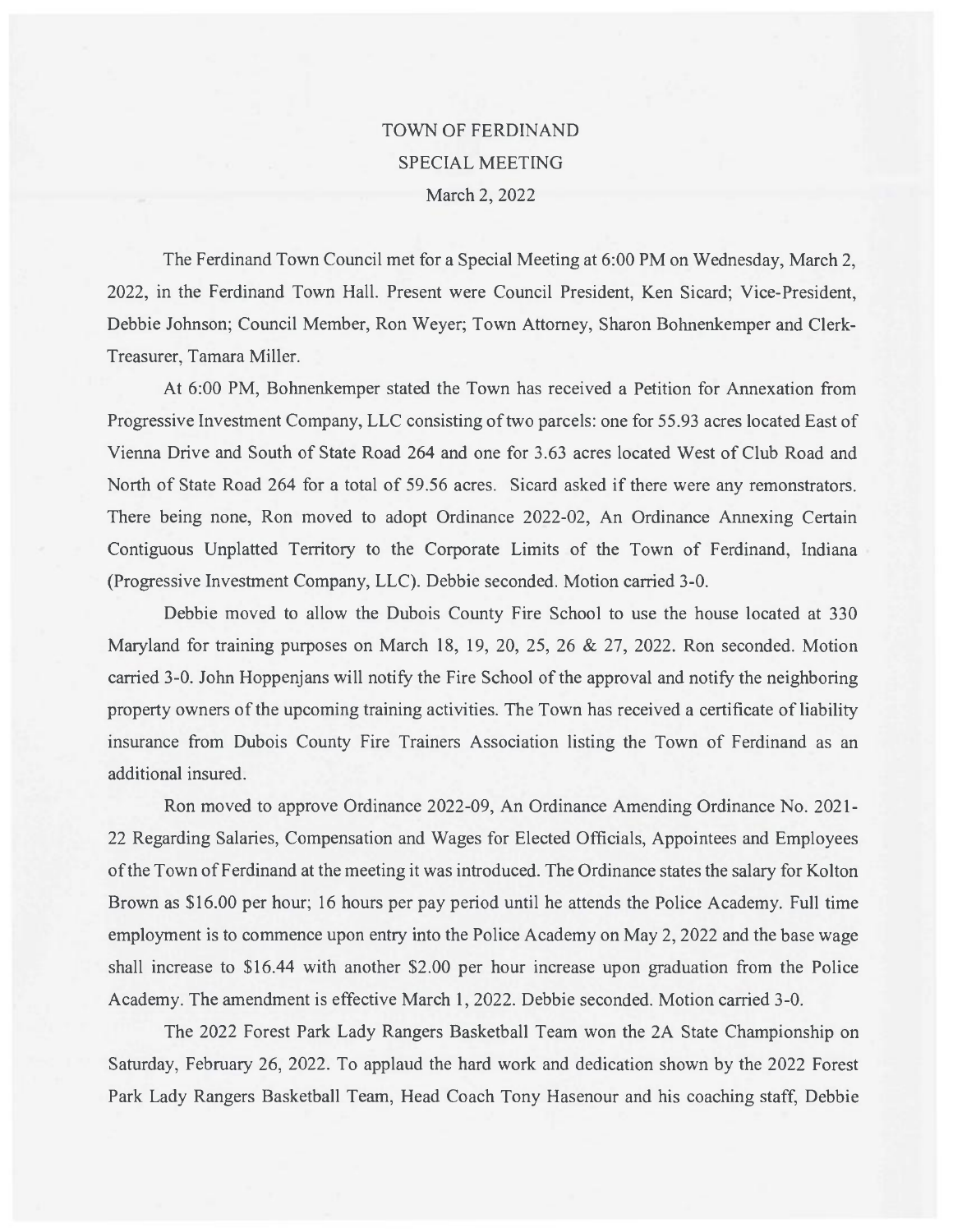moved to adopt the Proclamation stating, "We declare and proclaim the Week of February 28, 2022 as 2022 Lady Ranger Basketball Team Week." Ron seconded. Motion carried 3-0.

As of March 2, 2022, Sicard has updated the Town of Ferdinand Guidelines for Business Operations and the Meeting Procedures last updated January 18, 2022. Debbie moved to continue the updated Guidelines until the March 15, 2022 Council Meeting. Ron seconded. Motion carried 3-0. Miller will post the updated Guidelines at Town Hall. The updated policies are attached.

Ron moved to approve regular claims. Debbie seconded. Motion carried 3-0.

# ANNOUNCEMENTS:

Town Council Meeting BZA Plan Commission Park Board Economic Development Comm. Tuesday Wednesday Wednesday Wednesday Monday

March 15, 2022 at 6:30 PM March 23, 2022 at 6:30 PM-Cancelled March 23, 2022 at 7:00 PM-Cancelled March 9, 2022 at 4:30 PM April 25, 2022 at 6:00 PM

As there was no further business to discuss, Debbie moved to adjoum. Ron seconded. Meeting adjourned at 6:20 PM.

Nulle

Clerk-Treasurer

ATTEST: FERDINAND TOWN COUNCIL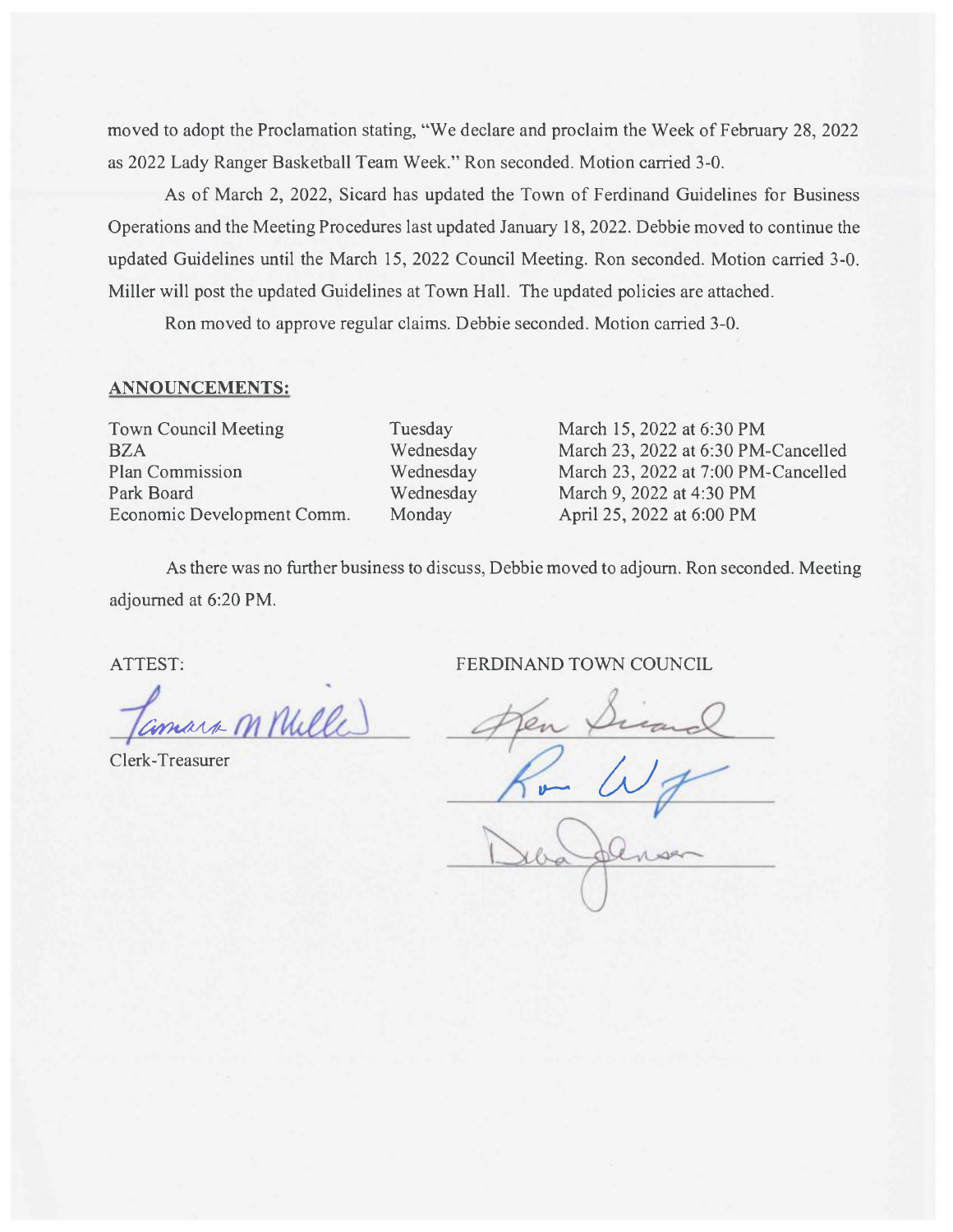# **PROCLANIATION**

Whereas sports is a great builder of character and teacher of skills including esteem, self worth, perseverance despite adversity, teamwork, fair play, respecting others, inclusion of others, and leadership, to name a few.

Whereas the 2022 Forest Park Lady Rangers Basketball team won the 2A state championship on Saturday, February 26, 2022.

Whereas we, the undersigned, applaud the hard work and dedication shown by the 2022 Forest Park Lady Rangers Basketball team, Head Coach Tony Hasenour and his coaching staff.

Whereas the Town of Ferdinand strongly supports local sports.

**We declare and proclaim the Week of February 28, 2022 as 2022 Lady Ranger Basketball Team Week.** 

**In witness whereof we have hereunto set our hands and caused the great seal of the Town of Ferdinand to be affixed to this on the 2ndday of March, 2022.** 

**Kenneth J. Sicard Ron Weyer Debbie Johnson ATTEST: Tamara M. Miller SEAL** 

Kenneth Jerra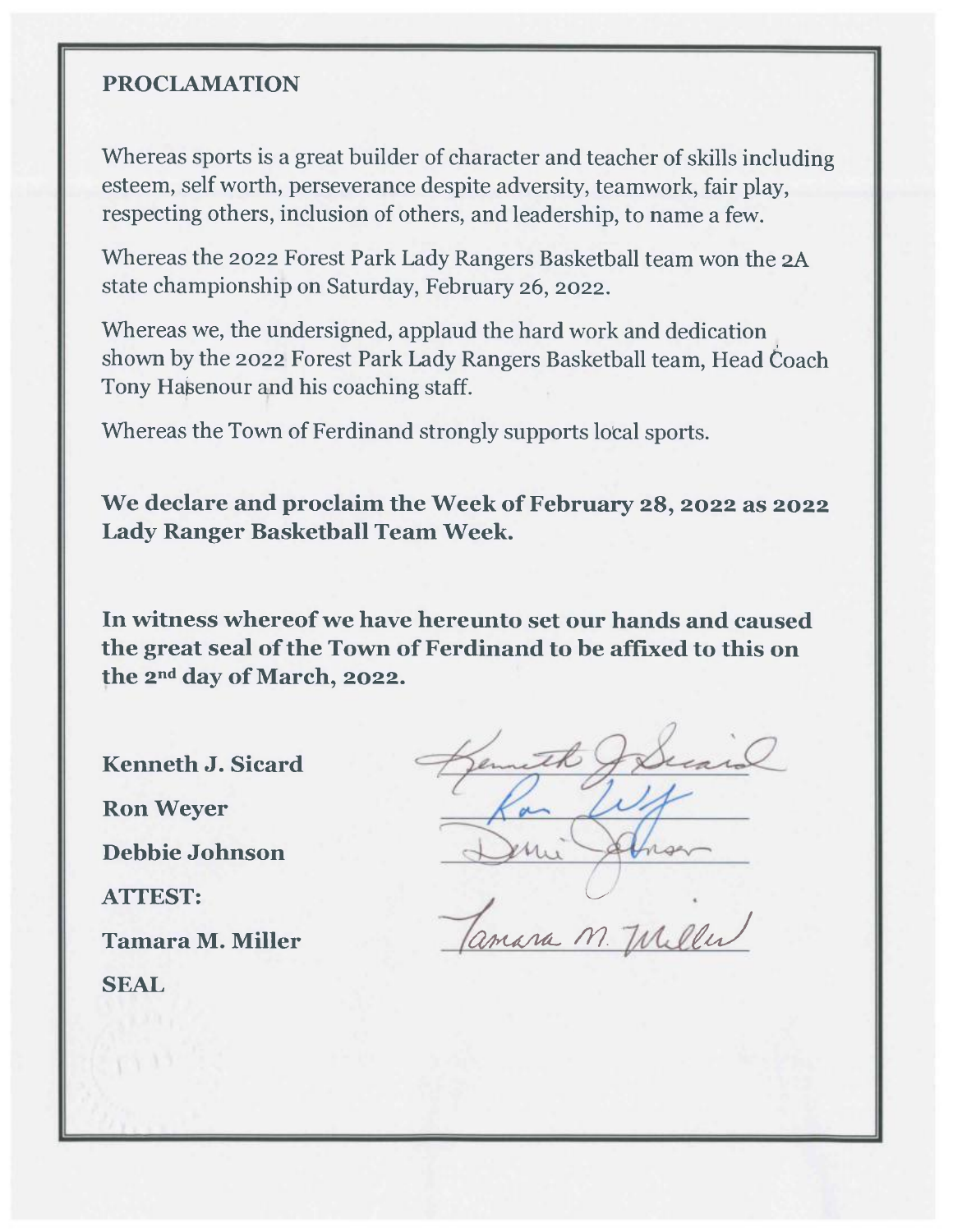

Town of Ferdinand 2065 Main Street FERDINAND, IN 47532-0007 Phone 812-367-2280 Fax 812-367-1303

# **Town of Ferdinand Meeting Procedures** (during the health emergency)

We will continue to follow these procedures for all meetings sponsored by the Town of Ferdinand. These remain in effect until cancelled by the president of the Town Council or the Town Council itself.

## **For All Meetings:**

Upon entering the meeting, all persons will continue to sign in on the form that is available stating that:

- they have not been in contact with anyone who has tested positive with the COVID-19 virus in the past 14 days,
- are fever free,
- are not having symptoms of the COVID-19 virus.

They will also print and sign their name and their telephone number for contact tracing purposes.

# **Park Board**

- 1. As long as the meeting attendance will be less than 10 people, the meetings will continue to meet at the Town Hall.
- 2. All vaccinated members of the Park Board and any attendees are do not have to wear a mask during the meeting.
- 3. Those unvaccinated members of the Park Board and any attendees are requested to wear accepted cloth facial mask/protection.
- 4. As the Park Board members and participants begin to enter the Council Room, all persons will continue to sign in on the form that is available. (See above.)
- 5. Prior to the meeting, chairs should be spaced so there is approximately three (3) feet of distance between the various chairs.
- 6. If a Zoom meeting set up is needed you must contact the Town Hall a minimum of 1 week prior to the meeting date.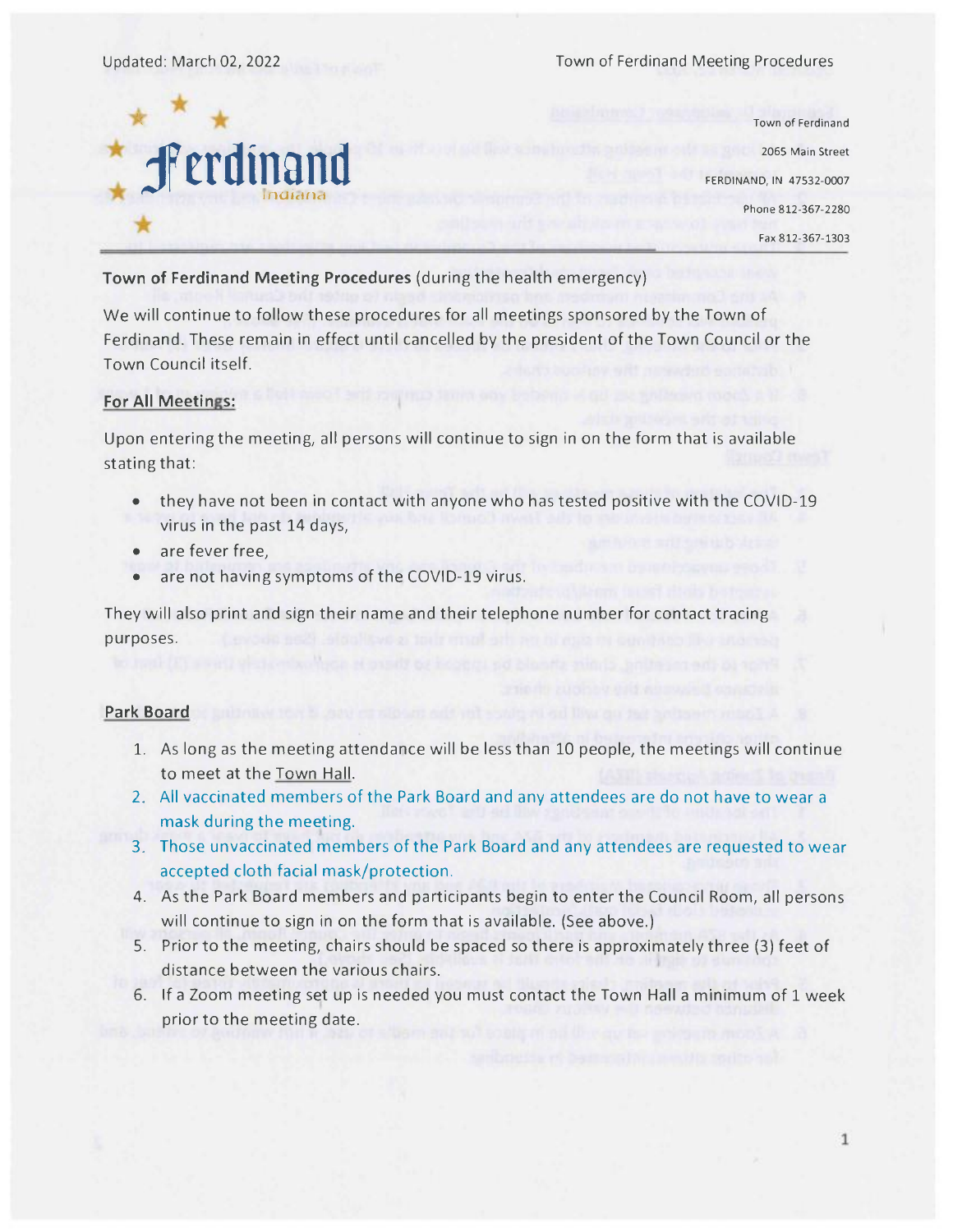#### **Economic Development Commission**

- 1. As long as the meeting attendance will be less than 10 people, the meetings will continue to meet at the Town Hall.
- 2. All vaccinated members of the Economic Development Commission and any attendees do not have to wear a mask during the meeting.
- 3. Those unvaccinated members of the Commission and any attendees are requested to wear accepted cloth facial mask/protection.
- 4. As the Commission members and participants begin to enter the Council Room, all persons will continue to sign in on the form that is available. (See above.)
- 5. Prior to the meeting, chairs should be spaced so there is approximately three (3) feet of distance between the various chairs.
- 6. lf a Zoom meeting set up is needed you must contact the Town Hall a minimum of 1 week prior to the meeting date.

#### **Town Council**

- 1. The location of these meetings will be the Town Hall.
- 4. All vaccinated members of the Town Council and any attendees do not have to wear a mask during the meeting.
- 5. Those unvaccinated members of the Council and any attendees are requested to wear accepted cloth facial mask/protection.
- 6. As the Town Council members and participants begin to enter the Council Room, all persons will continue to sign in on the form that is available. (See above.)
- 7. Prior to the meeting, chairs should be spaced so there is approximately three (3) feet of distance between the various chairs.
- 8. A Zoom meeting set up will be in place for the media to use, if not wanting to attend, and other citizens interested in attending.

#### **Board of Zoning Appeals (BZA)**

- 1. The location of these meetings will be the Town Hall.
- 2. All vaccinated members of the BZA and any attendees do not have to wear a mask during the meeting.
- 3. Those unvaccinated members of the BZA and any attendees are requested to wear accepted cloth facial mask/protection.
- 4. As the BZA members and participants begin to enter the Council Room, all persons will continue to sign in on the form that is available. (See above.)
- 5. Prior to the meeting, chairs should be spaced so there is approximately three (3) feet of distance between the various chairs.
- 6. A Zoom meeting set up will be in place for the media to use, if not wanting to attend, and for other citizens interested in attending.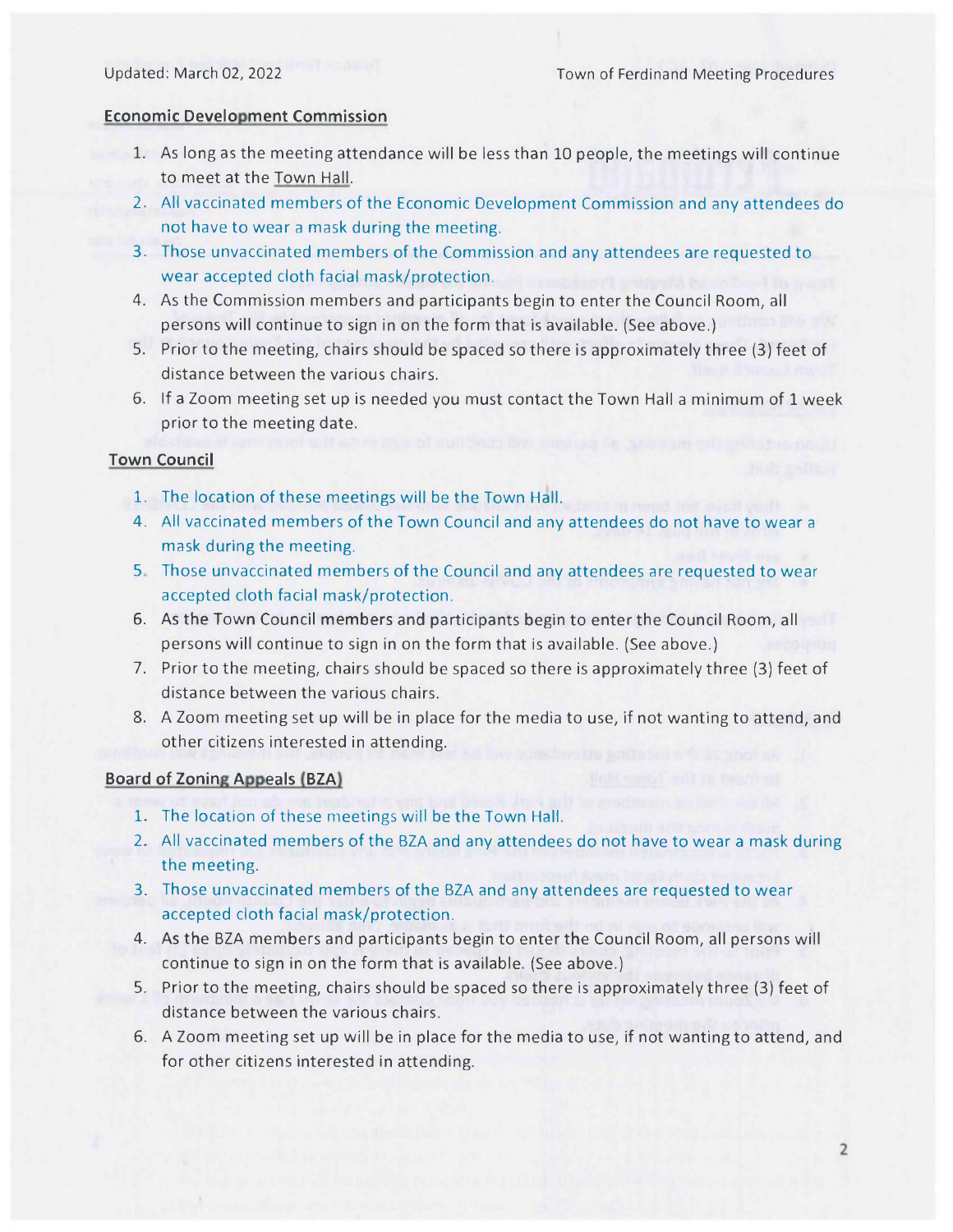# **Plan Commission (PC)**

- 1. The location of these meetings will be changed to the Town Hall.
- 2. All vaccinated members of the Plan Commission and any attendees do not have to wear a mask during the meeting.
- 3. Those unvaccinated members of the Commission and any attendees are requested to wear accepted cloth facial mask/protection.
- 4. As the Commission members and participants begin to enter the Council Room, all persons will continue to sign in on the form that is available. (See above.)
- 5. Prior to the meeting, chairs should be spaced so there is approximately three (3) feet of distance between the various chairs.
- 6. A Zoom meeting set up will be in place for the media to use, if not wanting to attend, and other citizens interested in attending.

# **Use of Zoom to broadcast a meeting:**

- 1. We are using this format as it allows any member to be able to communicate during the meeting and for other to ask questions when allowed.
- 2. Instructions on the use of Zoom is available from the Town Hall and on the Town website.
- 3. A quorum of in person attendees must be in the meeting for the Plan Commission (5 of 9) and the Board of Zoning Appeals (3 of 5).
- 4. When a member is using Zoom to participate and there is a vote, it must be done by roll call.
- 5. Please be aware that the State of Indiana has rules in pace concerning certain types of voting that a "zoomed" member cannot participate in.
- **6. If** someone cannot participate by Zoom and wants to phone conference in, they must contact the Town Hall to be given directions on how to participate. We will use member's phones to do this. As an example, on the Town Council we will use the phones of Chris James, then Sharon Bohnenkemper, then Ken Sicard, etc.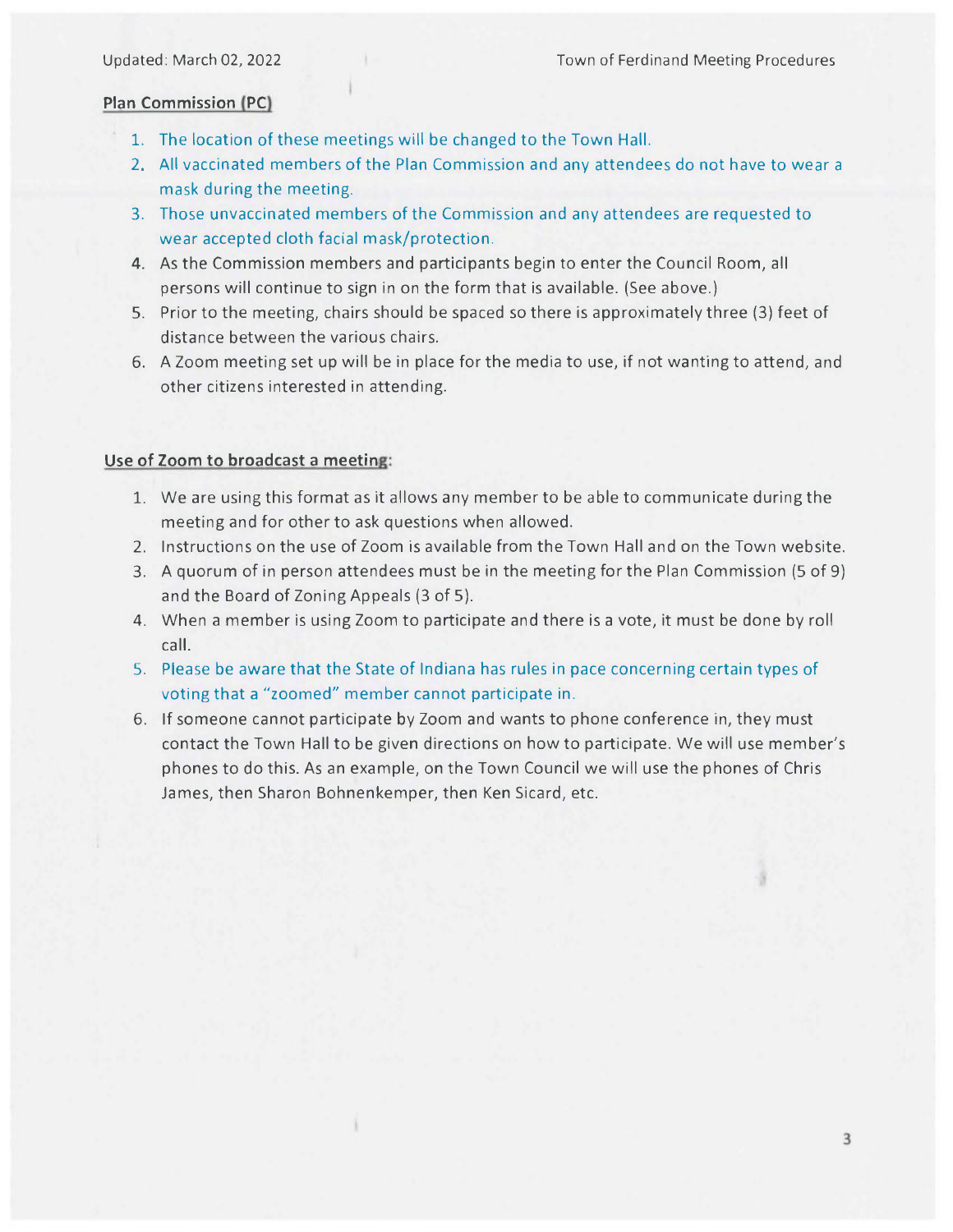Updated: March 02, 2022 Town of Ferdinand Guidelines for Business Operations



With the changes from the Governor's Executive Order 21-6 (and the updates that have been added) that has given us guidance as we have taken measures while instituting safeguards to ensure a safe environment for our employees, community and customers, we now make the following changes. Our safeguards are based on the **recommendations of the CDC, OSHA, the State of Indiana** and the Dubois County Health Department. This includes the recent mask relaxation efforts by the CDC. These procedures are expected to be followed.

**Procedures pertaining to the Town of Ferdinand employees, citizens who help the Town, and those who do business with us:** 

- Employee Screening Procedures We continue to expect daily health assessments to be utilized by screening themselves for COVID-19 symptoms before they report for work.
	- o Employees are to take a self-assessment before arriving to work. This includes taking your temperature and monitoring if you have any symptoms. Reference "COVID-19 Symptom" poster supplied by the CDC.
	- See CDC document on "Shortened Isolation and Quarantine"; dated 12/27/2021.

## **Guidelines to follow:**

- **If You Test Positive for COVID-19 (Isolate) Everyone, regardless of vaccination status.** 
	- Stay home for 5 days.
	- If you have no symptoms or your symptoms are resolving after 5 days, you can leave your house.
	- Continue to wear a mask around others for 5 additional days.
	- *If you have a fever, continue to stay home until your fever resolves.*
- **If You** were exposed to someone with COVID-19 (Quarantine)
	- o Have been boosted

**OR** 

Completed the primary series of Pfizer or Moderna vaccine within the last 6 months **OR** 

Completed the primary series of J&J vaccine within the last 2 months

- Wear a mask around others for 10 days.
- Test on day 5, if possible.
- *If you develop symptoms get a test and stay home.*

*Intentionally left blank*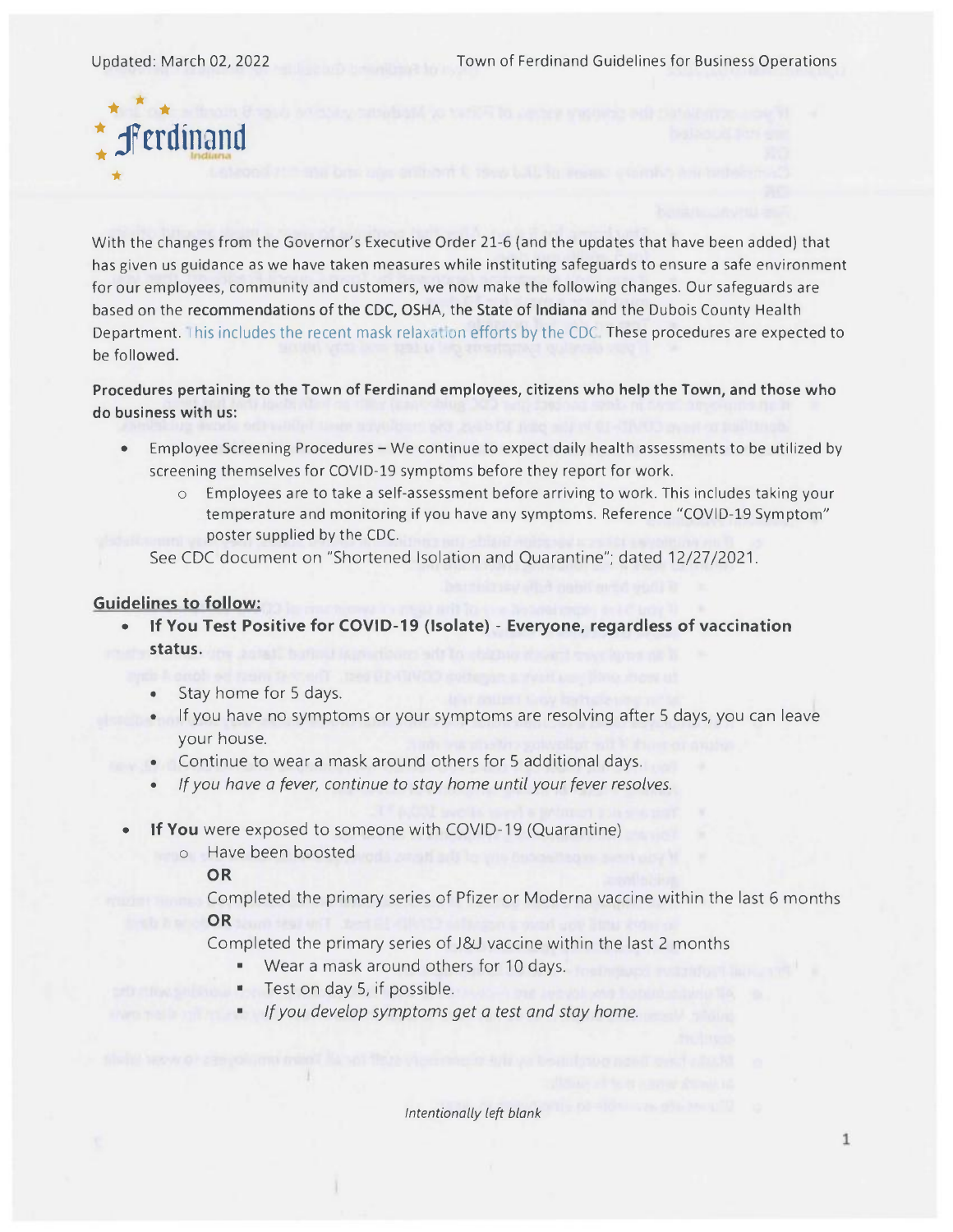**• lf you** completed the primary series of Pfizer or Moderna vaccine over 6 months ago and are not boosted **OR** 

Completed the primary series of J&J over 2 months ago and are not boosted **OR** 

Are unvaccinated

- Stay home for 5 days. After that continue to wear a mask around others for 5 additional days.
- If you can't quarantine (approved by Town Council President), then you must wear a mask for 10 days.
	- Test on day 5 if possible.
- *lf you develop symptoms get a test and stay home*

• If an employee been in close contact (per CDC guidelines) with an individual that has been identified to have COVID-19 in the past 10 days, the employee must follow the above guidelines. They must contact their supervisor, Town Manager and the Town Council President.

# • Vacation Procedures

 $\circ$  If an employee takes a vacation inside the continental United States, they may immediately return to work if the following criteria are met:

If they have been fully vaccinated.

• lf you have experienced any of the signs or symptoms of COVID-19, follow the above Guidelines to follow.

- lf an employee travels outside of the continental United States, you cannot return to work until you have a negative COVID-19 test. The test must be done 4 days after you started your return trip.
- o lf an employee takes a vacation inside the continental United States, they may immediately return to work if the following criteria are met:
	- You have not knowingly come into contact with someone who has COVID-19, was running a fever or having symptoms of COVID-19.
	- You are not running a fever above 100.4 ° F.
	- You are not experiencing symptoms of COVID-19.
	- If you have experienced any of the items above, you must follow the above guidelines.
	- lf an employee travels outside of the continental United States, you cannot return to work until you have a negative COVID-19 test. The test must be done 4 days after you started your return trip.
- Personal Protective Equipment Is to be as appropriate.
	- $\Theta$  All unvaccinated employees are requested to wear face coverings when working with the public. Vaccinated employees do not have to wear masks unless they desire for their own comfort.
	- $\circ$  Masks have been purchased by the supervisory staff for all Town employees to wear while at work when out in public.
	- Gloves are available to employees to wear.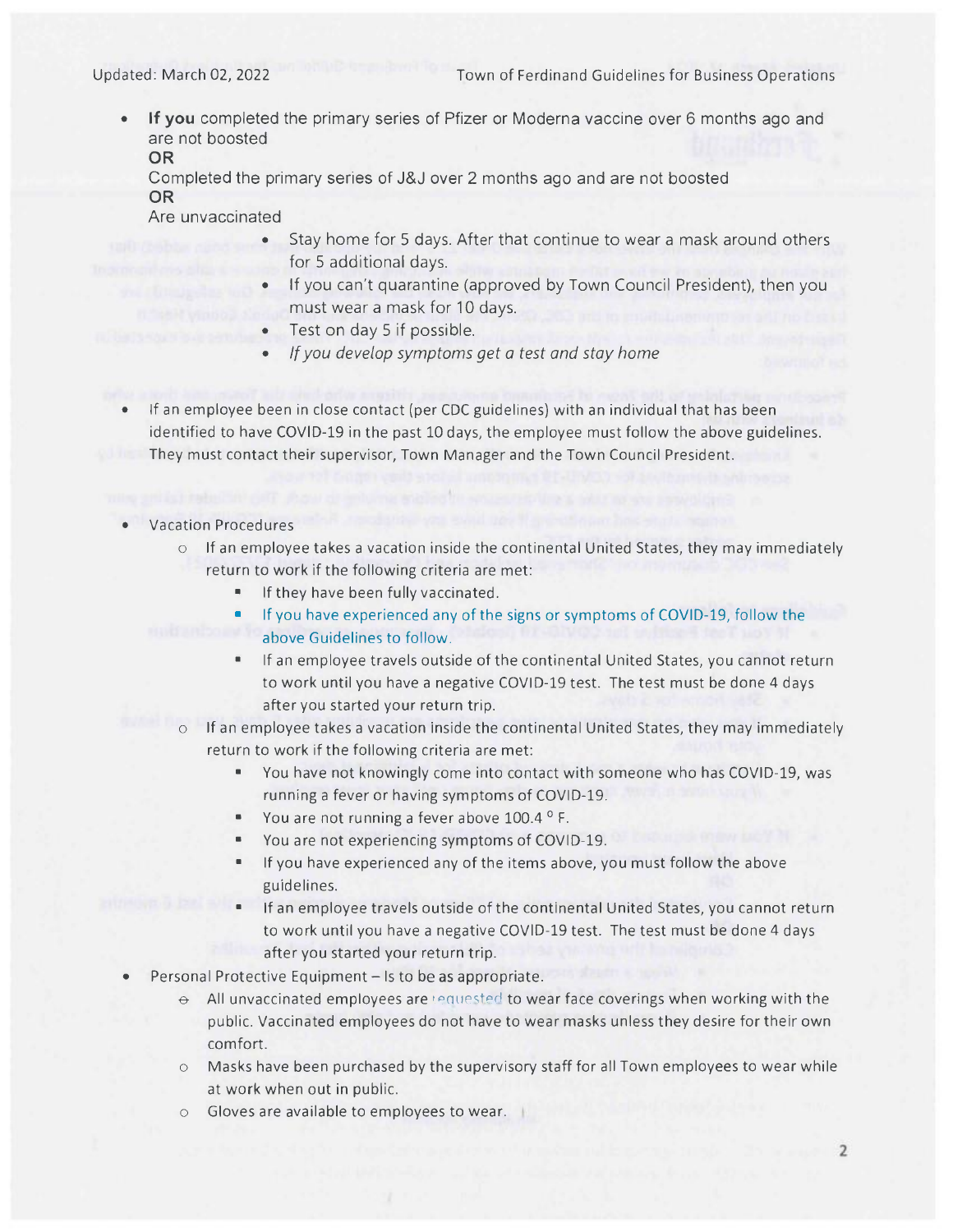o Face Shields, if required, will be made available for our employees to wear.

- 
- Social Distancing we must ensure a minimum of  $3$  feet between people. This may be accomplished in a number of ways. Examples include using the actual  $\beta$  feet distance, physical barriers such as sneeze guards, limiting the number of people in attendance, altering start times, breaks and lunch times, using appointments whenever possible and, finally, limiting close interaction with citizens and customers.
- Town Buildings
	- $\circ$  Masks must be worn by all individuals who are not vaccinated when entering our buildings. Vaccinated personnel are requested to wear masks inside our buildings.
	- $\circ$  The Town Hall, Municipal Complex, and the 18<sup>th</sup> Street Park garage will be open to the public, effective March 22, 2021.
	- $\circ$  Appointments are requested to be made if you want to speak with a particular employee.
	- $\Theta$  Prior to entering any of the Town's buildings, if you are running a fever or are not feeling well, please do not enter.
	- o The gates at the Municipal Complex are to be kept closed.
	- o The door to the 18<sup>th</sup> Street Park garage must not be kept open.
	- o The Town Hall Drive-Thru will still be utilized to deliver/receive documents from the public if you do not wish to enter the building.
	- o Employees are asked to socially distance at lunch time and at break times.
- Rental of Town locations
	- o Shelter houses in the parks may be rented as of March 17, 2021. The fee for the rental will be increased by \$15 (including taxes) to cover the sanitization process costs.
	- o Senior Citizens Room may be used and or rented per our agreement as of March 17, 2021. The fee will be increased by \$20 (including taxes) to cover the sanitization process costs.
	- o Rental increases are temporary until further notice.
		- o As of March 17, 2021, we will allow the use of these locations:
			- if Dubois County maintains the State of Indiana's BLUE color for the zone, with no limits other than not exceeding the building capacity limits.
			- if Dubois County maintains the State of Indiana's YELLOW color for the zone, we will limit the capacity at the shelter houses to 50 or less. The Senior Citizens Room to 25 or less.
			- if Dubois County maintains the State of Indiana's RED color for the zone, we will stop all rentals and cancel any that have been reserved.
- Workplace Cleaning and Disinfection Departments are asked to continue their cleaning regimen practices according to CDC guidelines, with regular cleaning of high-touch surfaces throughout the workday and at the close of business.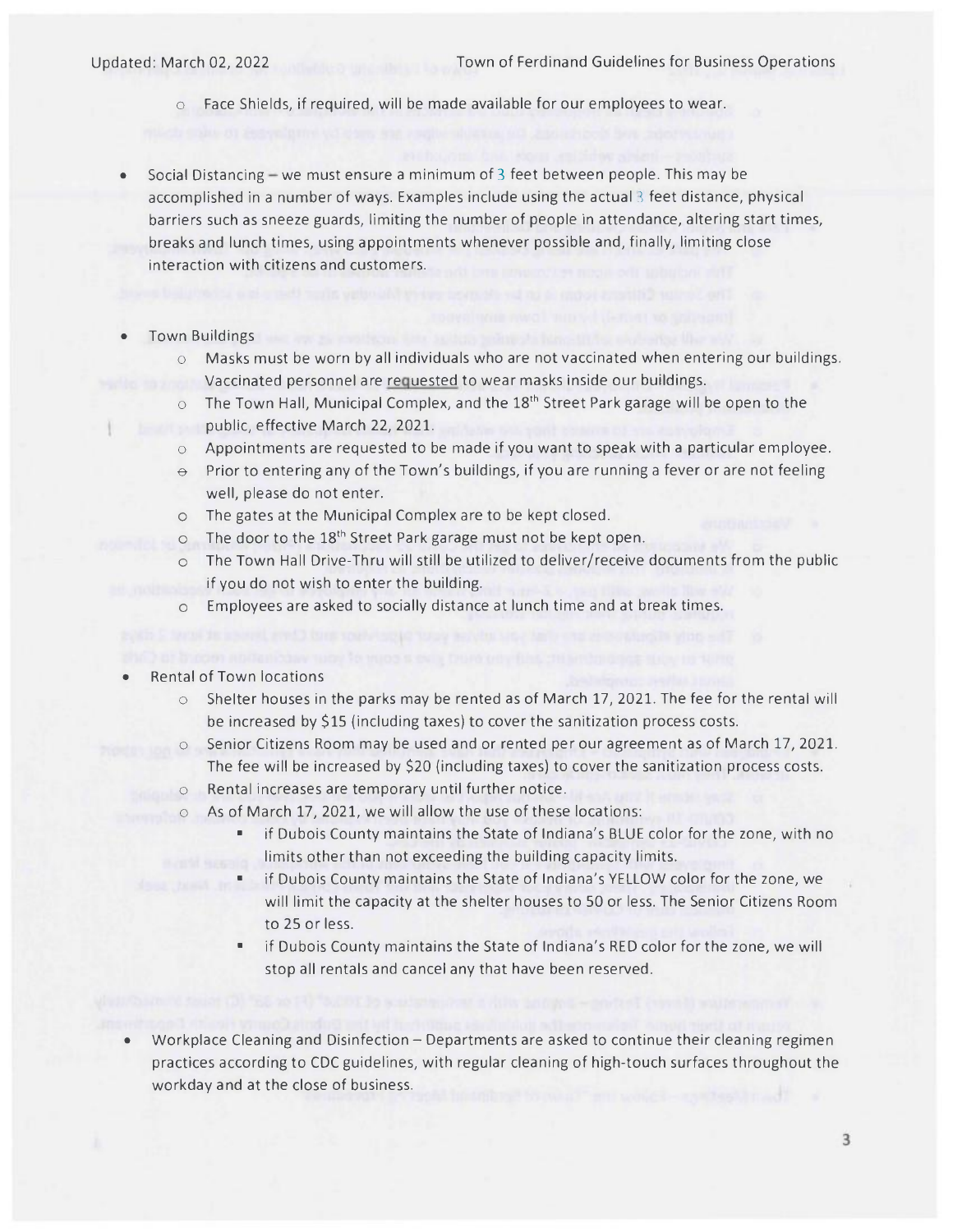Updated: March 02, 2022 Town of Ferdinand Guidelines for Business Operations

- $\circ$  Routinely clean all frequently touched surfaces in the workplace workstations, countertops, and doorknobs. Disposable wipes are used by employees to wipe down surfaces — inside vehicles, tools, and computers.
- Park and Senior Center Cleaning and Disinfection
	- o The park locations are being cleaned per schedule each week using our Town employees. This includes the open restrooms and the shelter houses in all 3 parks.
	- $\circ$  The Senior Citizens room is to be cleaned every Monday after there is a scheduled event (meeting or rental) by our Town employees.
	- We will schedule additional cleaning duties and locations as we see they are needed.
- Personal Hygiene Employees should have access to hand sanitizer, handwashing stations or other disinfectant products.

o Employees are to ensure they are washing their hands frequently or using other hand sanitizer. Avoid touching your face.

- Vaccinations
	- o We encourage all employees to get the Covid-19 vaccinations (Pfizer; Moderna, or Johnson & Johnson). This includes booster vaccinations as required.
	- o We will allow, with pay, a 2-hour time frame for any employee to get each vaccination, as required, during their regular workday.
	- $\circ$  The only stipulations are that you advise your supervisor and Chris James at least 2 days prior to your appointment; and you must give a copy of your vaccination record to Chris James when completed.
- Employees with Symptoms Employees that have identified they have symptoms are to not report to work. They must seek medical care.
	- $\circ$  Stay Home If You Are III Do not report to work if you are sick, feel you are developing COVID-19 symptoms, or believe you may have been exposed by close contact. Reference "COVID-19 Symptom" poster supplied by the CDC.
	- o Employees with Symptoms If you have symptoms in the workplace, please leave immediately. Then, notify your supervisor and the Town Council President. Next, seek medical care or COVID-19 testing.
	- o Follow the guidelines above.
- Temperature (Fever) Testing anyone with a temperature of 100.4° (F) or 38° (C) must imnnediately return to their home. Reference the guidelines published by the Dubois County Health Department.

• Town Meetings — Follow the "Town of Ferdinand Meeting Procedures"